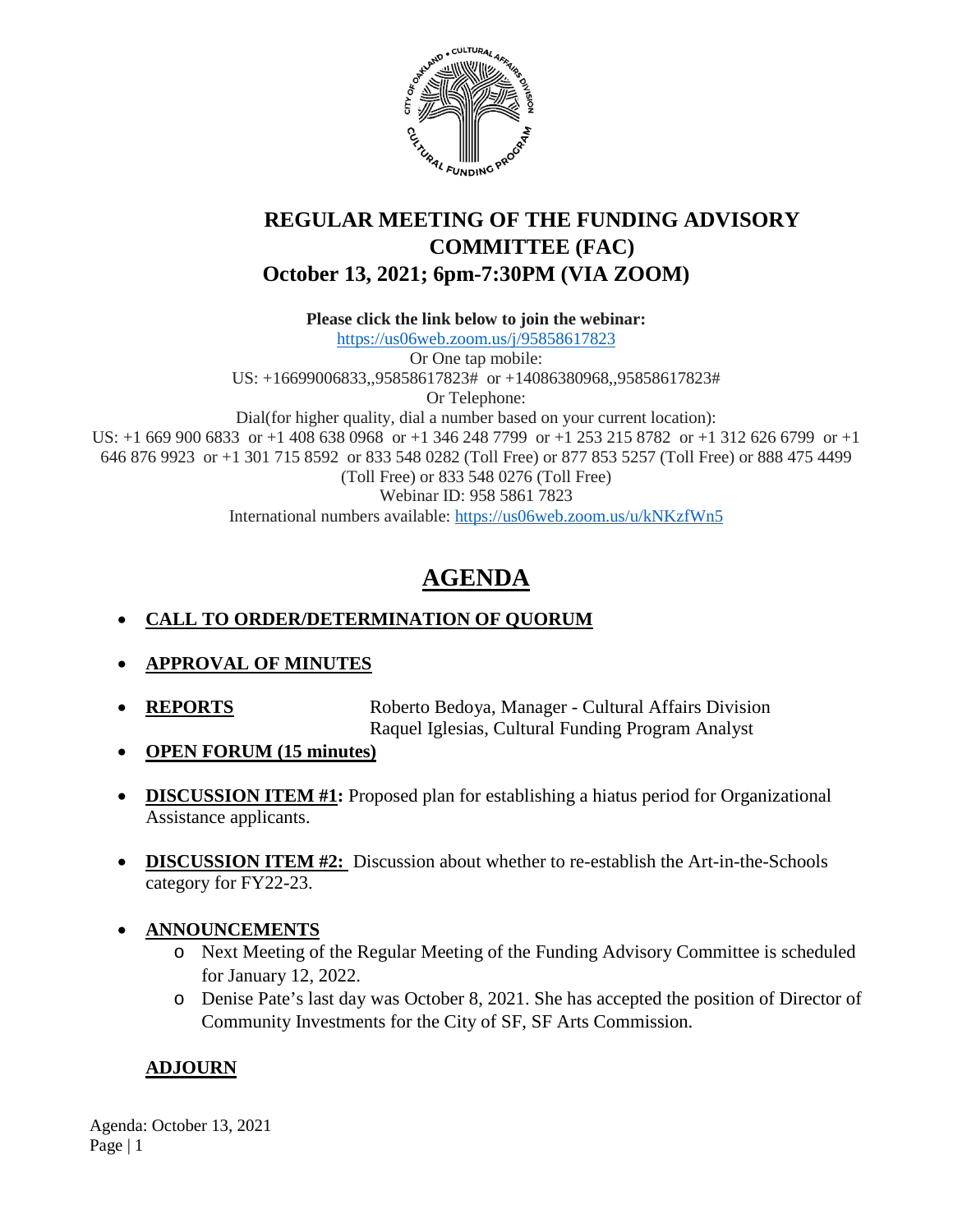#### **Attachments**

• Minutes from September 15, 2021 Special Meeting of the Funding Advisory Committee

 To request materials in alternative formats, or to request an ASL interpreter, or assistive listening device, please call Cultural Funding Program Analyst Raquel Iglesias at 510-238-2212 or TDD 510- 238-3254 at least three working days before the meeting. Thank you.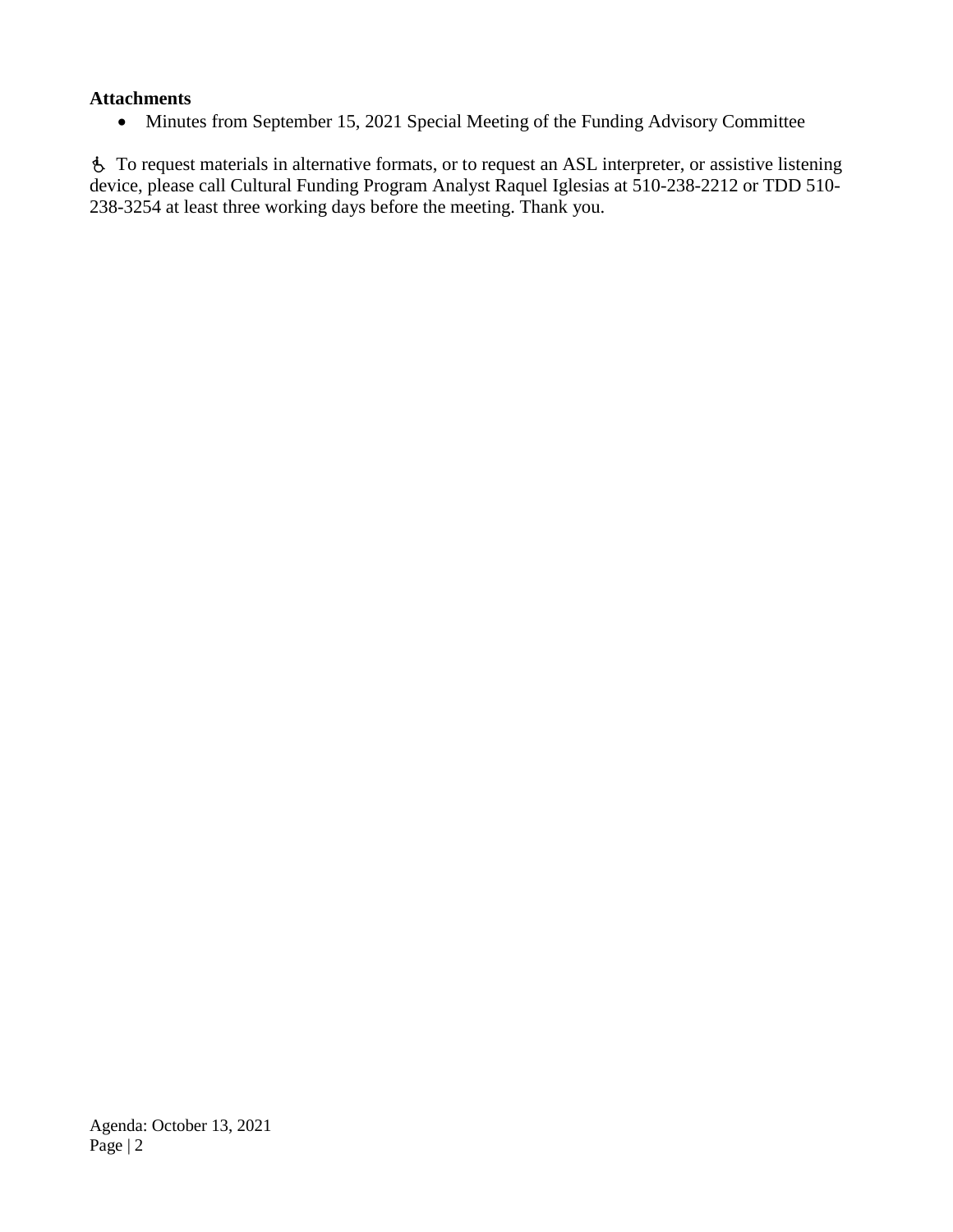

**Cultural Funding Program (CFP)**

**Funding Advisory Committee Special Meeting**

**Wednesday September 15, 2021; 6pm-7:30PM**

# **Meeting Minutes**

**Committee Members in Attendance:** Jim Santi Owen (chair), Sriba Kwadjovie, Indi McCasey, and Michelle Mush Lee.

**Committee Members Absent:** Adriana Grino, Maisha Quint and Tyese Wortham.

**Staff in Attendance:** Roberto Bedoya, Denise Pate, Kristen Zaremba, Neha Balram and Raquel Iglesias.

# **Call to Order/Determination of Quorum: 6:03 pm**

#### **Approval of Minutes:**

1. Approval of MINUTES of July 2021 Minutes *Motion moved to approve by Indi McCasey. Seconded by Michelle Mush Lee. The motion passed unanimously.*

## **MANAGER'S REPORT Roberto Bedoya, Cultural Affairs Manager**

Roberto Bedoya began his report by sharing an appreciation for staff, the Funding Advisory Committee and all applicants who recently applied to round one of grant funding. Bedoya expressed his thanks to Denise Pate and Raquel Iglesias who conducted a significant amount of heaving lifting this round of applications, and facilitated a very thorough group of panelists. He continued by sharing his appreciation for the FAC's time and support, and concluded with a thank you to all applicants this round for their efforts with the work involved in submitting a proposal. Bedoya shared that he and staff have been listening to applicants, including those who have been disappointed by the results of the grant recommendations, and thanked staff for their support and grace during this time. The additional \$500,000 in grant funding approved in June by City Council will support more grants in this  $1<sup>st</sup>$  round of funding, and festivals in the new year.

Bedoya continued with updating FAC on the progress of the Cultural Strategist Program. The program is moving slowly, but will be announced in two weeks after the participating departments finesse their request for strategist qualifications. Furthermore, the next Cultural Affairs Commission meeting will occur on September  $27<sup>th</sup>$ . The commission is currently working with Parks and Recreation on civic commons and public spaces, foregrounding work from the Cultural Plan. And

FAC Minutes: September 15, 2021 Page | 1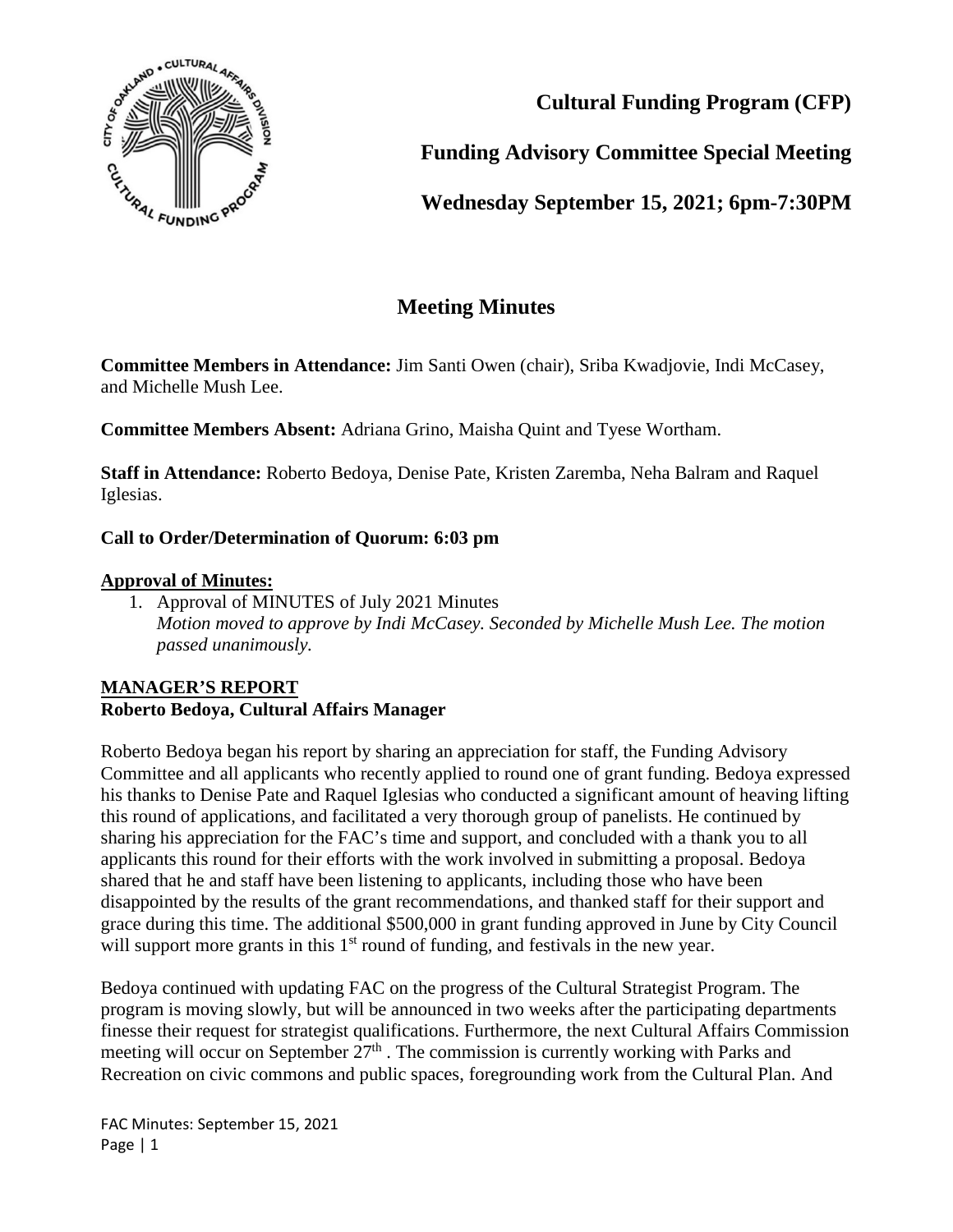lastly, the division recently received a last minute allocation from City Council to support a mural program with the district offices; guidelines for this program are currently in development.

#### **Discussion Points:**

- Michelle Mush Lee shared her appreciation for staff, and the hard work conducted during this round of grant applications.
- Jim Santi Owen asked what FAC, staff and applicants need to consider with this additional funding being allocated from Council. Bedoya shared that he and Denise Pate are currently discussing the additional 1M being provided next year, and will come back to FAC to gain their insight. Pate also shared that we hope to support more applicants with this funding, as well as add another grant category. Jim Santi Owen clarified that he'd love to think even beyond what to do with this additional funding, but what this may mean for everyone involved further ahead and how to build upon it. Bedoya shared that national funding for creative workforce development may come into fruition.

#### **Coordinator's Report Denise Pate, Cultural Funding Program Coordinator**

Denise Pate began her report by sharing some statistics for Round One of funding. We received 115 applications total for all three categories, which is lighter than previous years due to no increased promotion and a shorter application window. 65 grants total will be awarded this round, which is a 55% award rate; organizational assistance had a 77% award rate in comparison to last year where their was an 81% award rate. Individual Arts Projects and Organization Projects grant categories have an award rate of just under half. 65% of grantees in the Neighborhood Voices categories are in East Oakland council districts. Organizational Assistance grantees are mostly based Downtown in District 3, but are serving districts 1-7. In the Neighborhood Voices for Organizational Projects Category, 6 out of 20 of the grantees are first time applicants working in underserved communities.

Pate is pleased to see the Council mandate to serve flatland neighborhoods is being met and can be demonstrated as such. 30% of Organizational Project grantees are based in and/or serving district 6, a very high percentage. Furthermore, Pate shared that the program has a very transparent and open culture, which encourages applicants to reach out. She has been in conversation with disappointed applicants who are not being recommended for funding. Most of those calls came from applicants in the Organizational Assistance category. This category is becoming increasingly competitive, as new applicants who qualify for funding in this category are entering the fold. Most comments made by panelists were positive, which made it especially difficult to make necessary decisions. The 6 applicants who did not get funding in this category are organizations who have been receiving funding for a long time - 7+ consecutive years, half receiving 2 grants these years.

Pate has been in conversation with other public sector funders to discuss this dilemma and has learned most enforce a hiatus year, but also have other grant opportunities for organizations to apply to during their off-year. She recommends we bring back Art in the Schools grant program to help remedy this issue. Furthermore, Pate shared that Raquel Iglesias will be moving into a full-time role, and our program will soon have a higher capacity to support grant contracts and new funding categories. Lastly, Pate shared more about the diverse panelist pool who included arts administrators, artists and public funders. She also stated that there is a need to spend additional time supporting panelists, as well as compensating them more.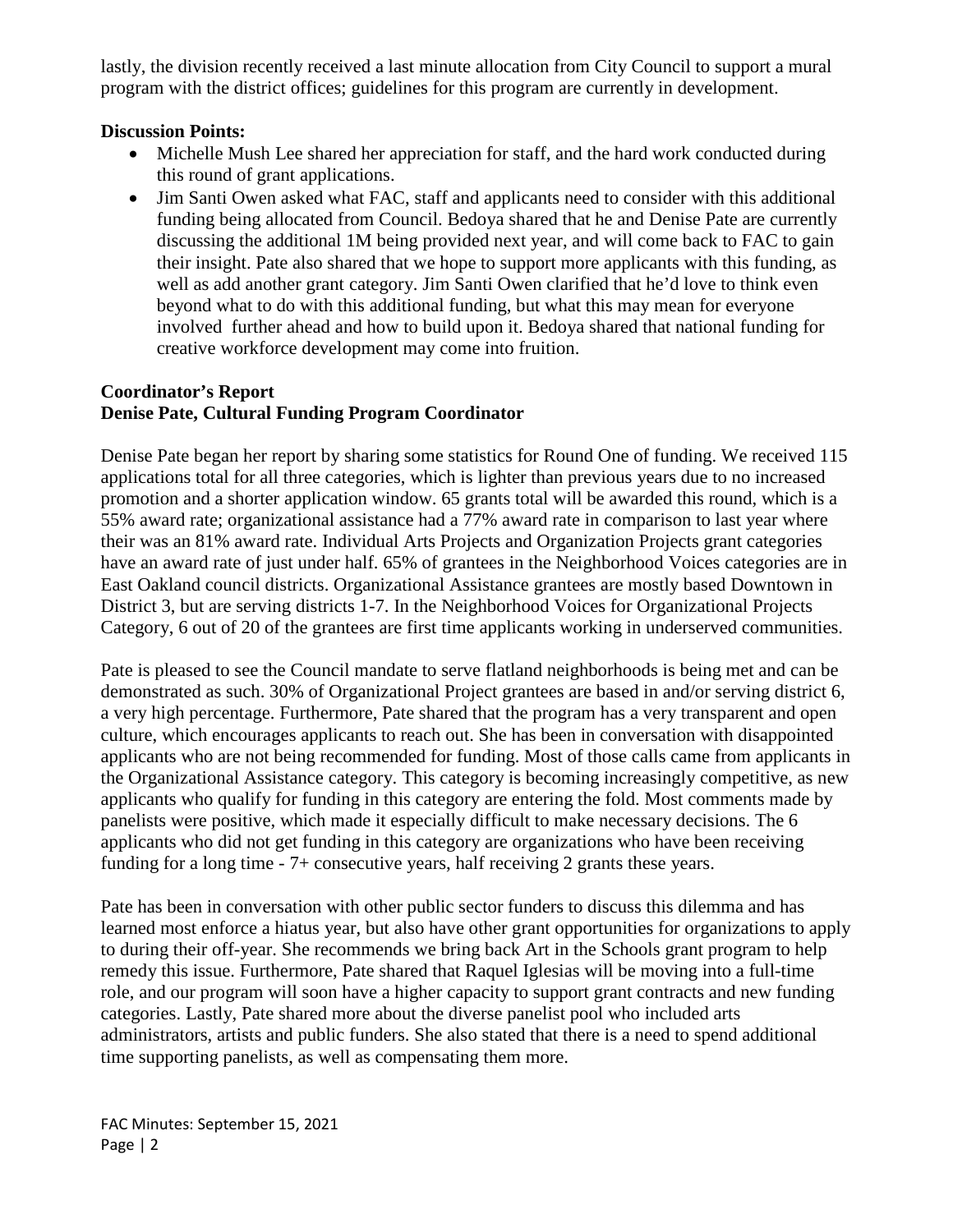### **Discussion Points:**

- Roberto Bedoya shared with FAC and the public that the reason Arts in the Schools was folded into Organizational Projects was due to staffing. He also shared that the messaging from Council to support festivals and flatland neighborhoods was a directive, not an ordinance.
- Michelle Mush Lee asked how FAC can support the department for more robust outreach efforts next year, as well as how can we compensate panelists more. Lastly, she asked Denise Pate how artists are understanding their work now post-covid. Pate shared that artists are pivoting and still thriving during COVID, despite economic challenges.
- Indi McCasey seconded everything Michelle Mush Lee shared, and hoped that the next meeting FAC could dive deeper into Mush's questions as well as reviving Arts in the Schools grant program. They also shared that the six Organizational Assistance applicants who did not receive support were previously Arts in the Schools grantees, and expressed concern about the City not supporting intergenerational arts education. Bedoya shared that he submitted a proposal for supporting workforce development including teaching artists. Bedoya also expressed the challenge of supporting everyone's needs with little to no staff to support the work.

# **OPEN FORUM:**

#### **Speaker(s):** Open Forum

The following community members were in attendance: Nina Woodruff-Walker, Amana Harris, Shannon McDonnell, Gema Cantu, Jean Marie Durant, Phyllis Hall, and Unity Council.

- Nina Woodruff Walker is the Executive Director of MOCHA shared her appreciation of Denise Pate and FAC for being considered the last funding round, as well as sharing the accomplishments of MOCHA. She continued to express that not receiving funding from Org Assistance this round has thrown the organization a curve ball, and requests that a letter be sent from FAC to City Council as to why BIPOC children are not being served by the City.
- Amana Harris of Attitudinal Healing Connection shared her appreciation for Denise Pate and Roberto Bedoya for their work this round funding and supporting the arts in Oakland. Harris continued acknowledging how challenging it can be to not be funded, and is grateful that her organization was able to receive funding this round.
- Shannon McDonnell shared her appreciation for Denise Pate and FAC. McDonnell shared that one of the panelists who reviewed her application did not understand their organizations history with EDI, and their work as the only white-serving organization doing this work for the length they have been doing it. McDonnell felt the panelists were ill-prepared and requested that applications receive questions ahead of time to address questions more thoroughly.
- Jean Marie Durant of Oakland Art Murmur shared her appreciation for staff and the work they are doing to secure more funds for Oakland's artist community. She continued to share that she did not know that serving certain districts in the community as well as festivals, were a directive of City Council and would have appreciated that information.
- Phyllis Hall with Attitudinal Healing Connection shared her appreciation for the Cultural Affairs staff and all applicants who are working to support Oakland's arts and culture. Hall continued with encouraging all applicants and community members to advocate for more funds for the community at the city, county and state level.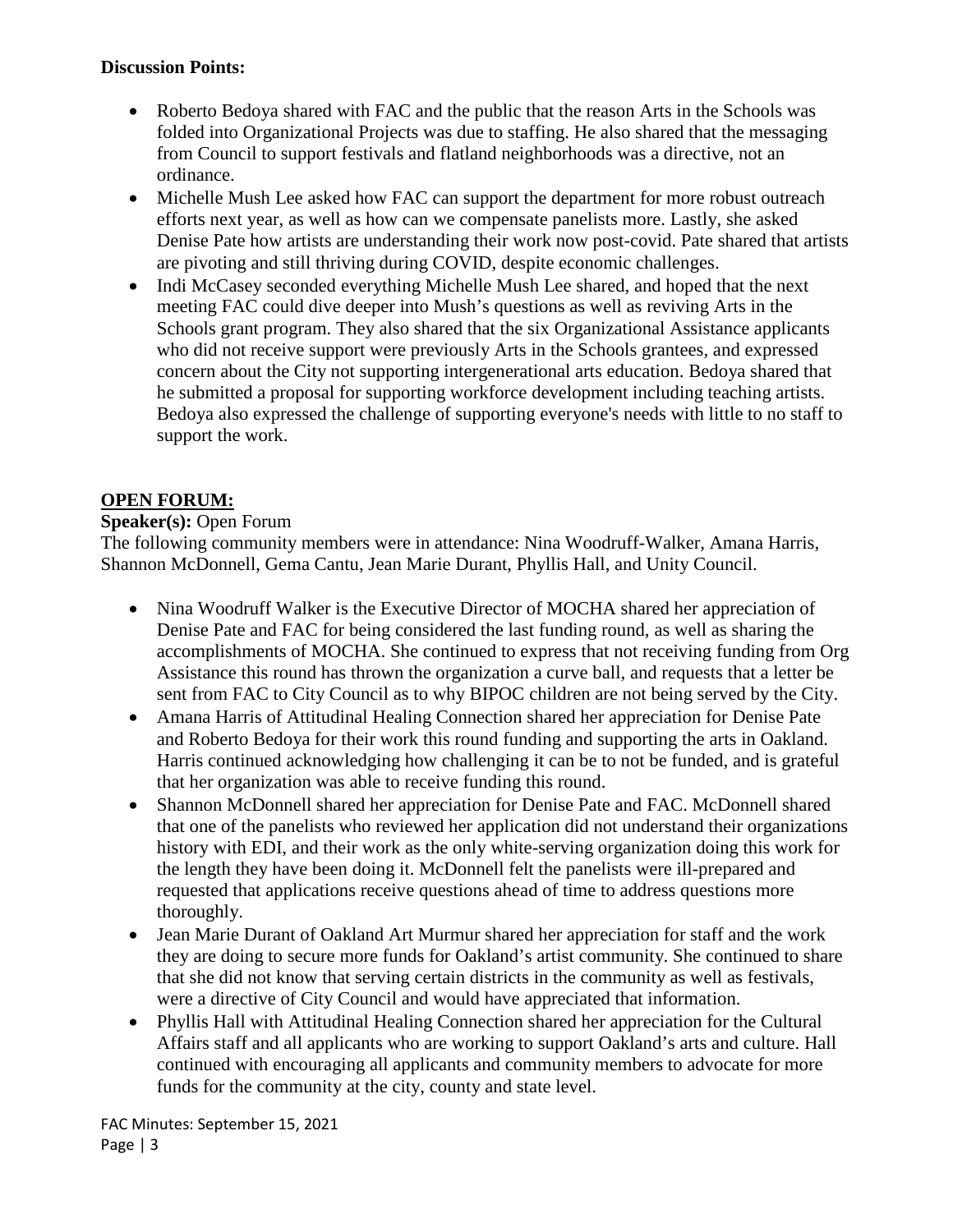- Unity Council shared that Dia de Los Muertos will still occur on Sunday October 31<sup>st</sup> and will look slightly different from previous years. The festival has always been a tool to uplift the community and offrendas will continue to be a key feature at the festival, as well as the indigenous dancers and low rider group which will all be supported by this grant.
- Roberto Bedoya answered Jean Marie Durants question, and shared that the directive from council to support flatland communities was supported by the additional \$500,000 allotted to Cultural Funding, and festival support will come from Round Two.

# **ACTION ITEM #1** *: Motion to Approve the Funding Recommendations for FY21-22 Neighborhood Voices for Organizations.*

• *Motion to approve by Michelle Mush Lee. Seconded by Indi McCasey. Action item passes unanimously.* 

#### **Discussion:**

• Denise Pate shared that initially \$200K was allotted to this category, however due to the high scoring we took funding from the \$500k additional funds allotted this year to support this category. For this category, 70% of applications scored in the 90s.

### **ACTION ITEM #2: Motion to Approve the Funding Recommendations for FY21-22 Neighborhood Voices for Individuals.**

• *Motion to approve by Sriba Kwadjovie. Seconded by Indri McCasey. Action item passes unanimously.* 

## **Discussion:**

• Denise Pate shared that initially \$100K was allotted to this category, however we took additional funds from the \$500K additional funds allotted this year to support this category

## **ACTION ITEM #3: Motion to Approve the Funding Recommendations for FY21-22 Organizational Assistance.**

• *Motion to approve by Michelle Mush Lee. Seconded by Sriba Kwadjovie. Action item passes unanimously.* 

#### **Discussion:**

• Denise Pate shared that \$600k was initially allocated to this category, but the natural break came at 87.75% which with an additional \$70K could support 3 dance companies, including a new grantee. \$70K was taken from the \$500K in additional funding to support this category.